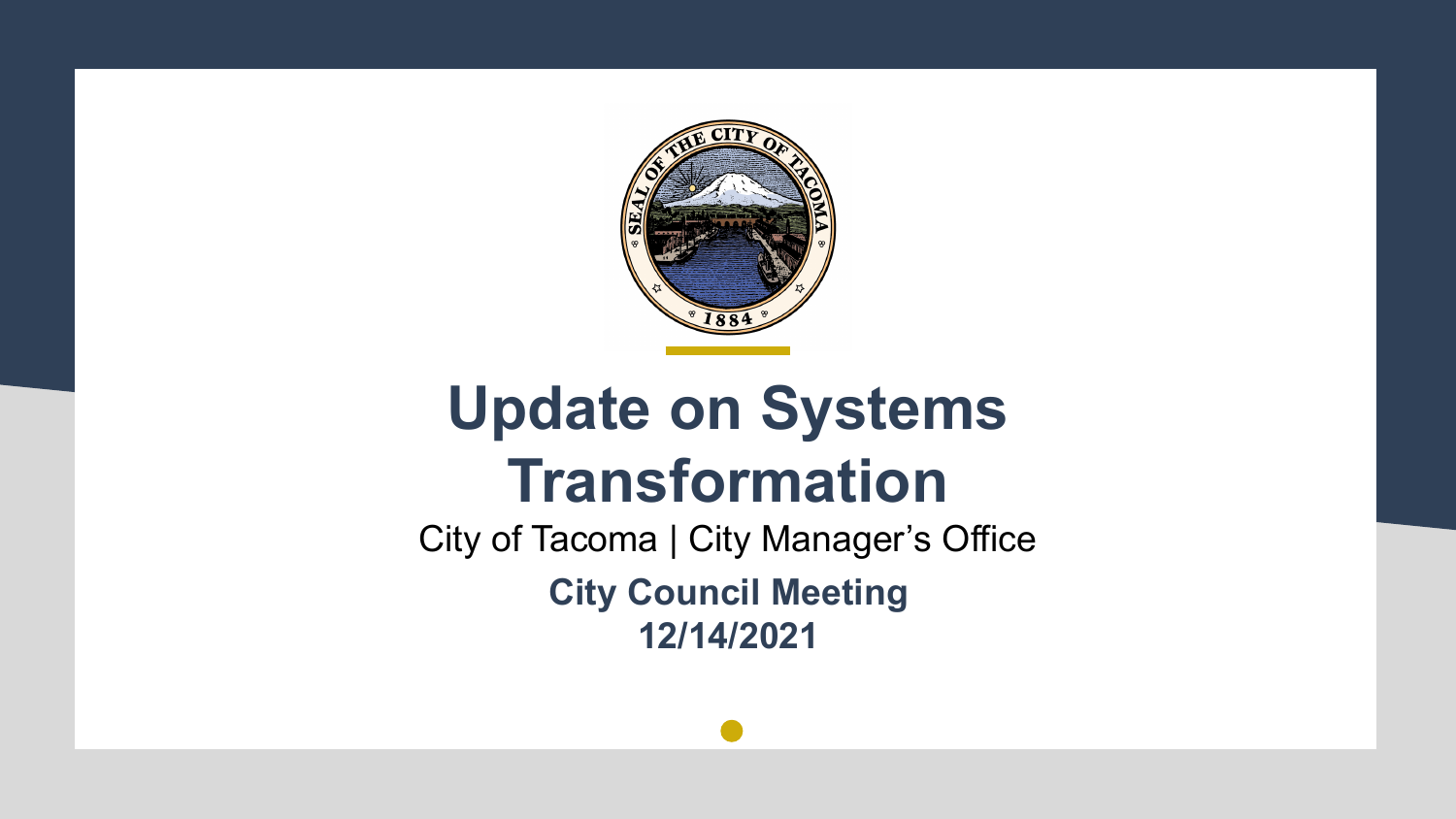## **PROPERTY PROPERTY**



- Council Actions and HEAL the HEART
	- [Heal the Heart Core Coordinating Team has posted the application](https://docs.google.com/forms/d/e/1FAIpQLScOXlQyhDuxL1YhR8TrZ07navg_b3k5C2cqMHoYP-7kD2xgYA/viewform?fbclid=IwAR2UfxmZNmhjsiQw_ySKxu0m6-LVKK8JMRYeecea_sxyB5U15kIMfKCnNXg) for community members to apply for all 6 of their transformation teams. Links have been shared via Heal the Heart's **Facebook** and Instagram (@healthehearttacoma) pages. Applications will be accepted on a rolling basis until the teams begin their work in February 2022.





<https://www.facebook.com/HealtheHeartTacoma/>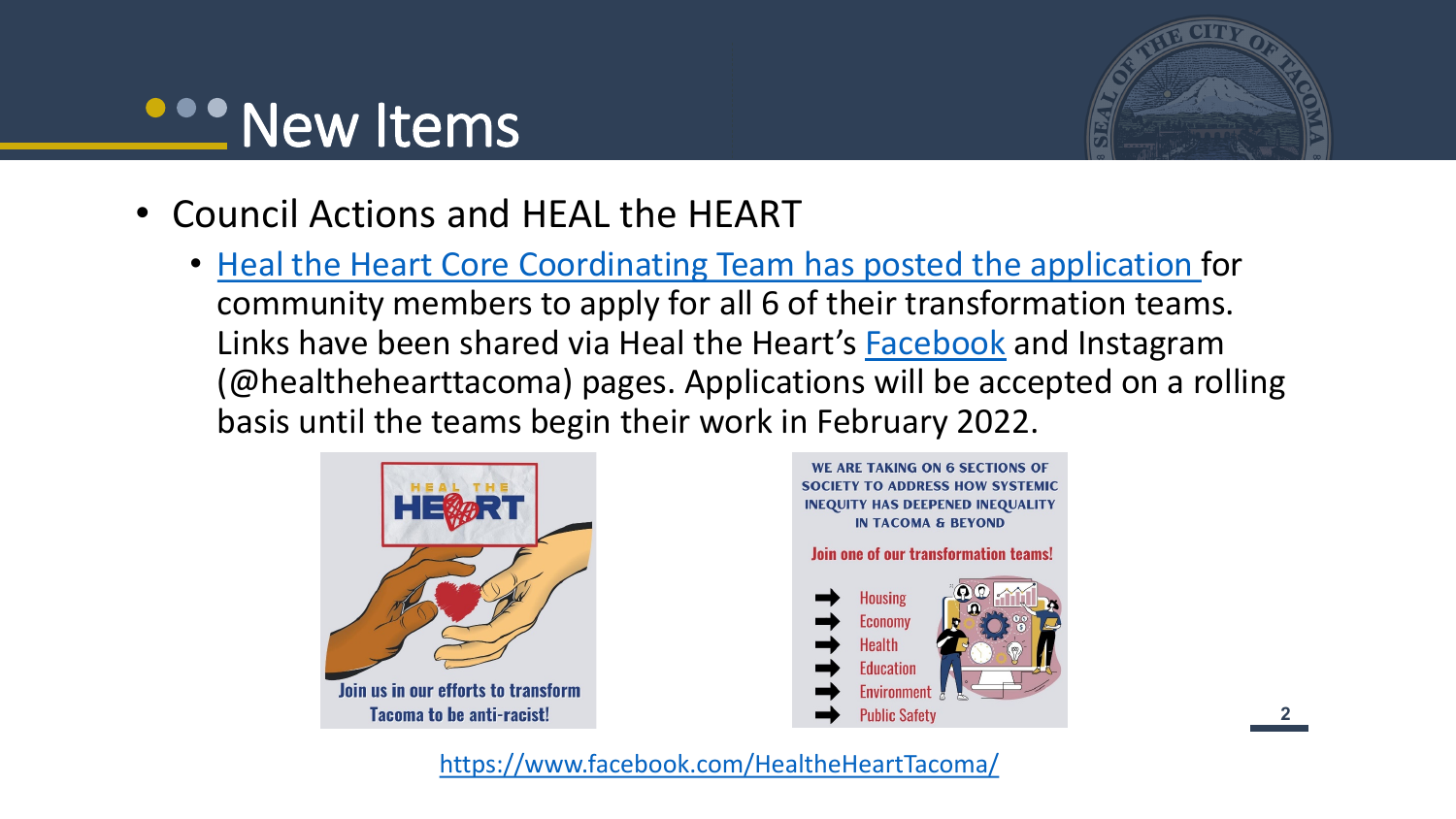#### **COO New Items**



- Section 2: New Policies & Transforming Existing Programs
	- Equity in Contracting Workshop 12/13
		- Directors associated with the Jobs Priority Area met with program managers involved in the City's Equity in Contracting efforts to scope improvements for 2022.
		- These improvements will focus on increasing exposure to City contracting opportunities by reaching minority-owned businesses where they're at, while continuing to build new feedback loops to further understand their needs.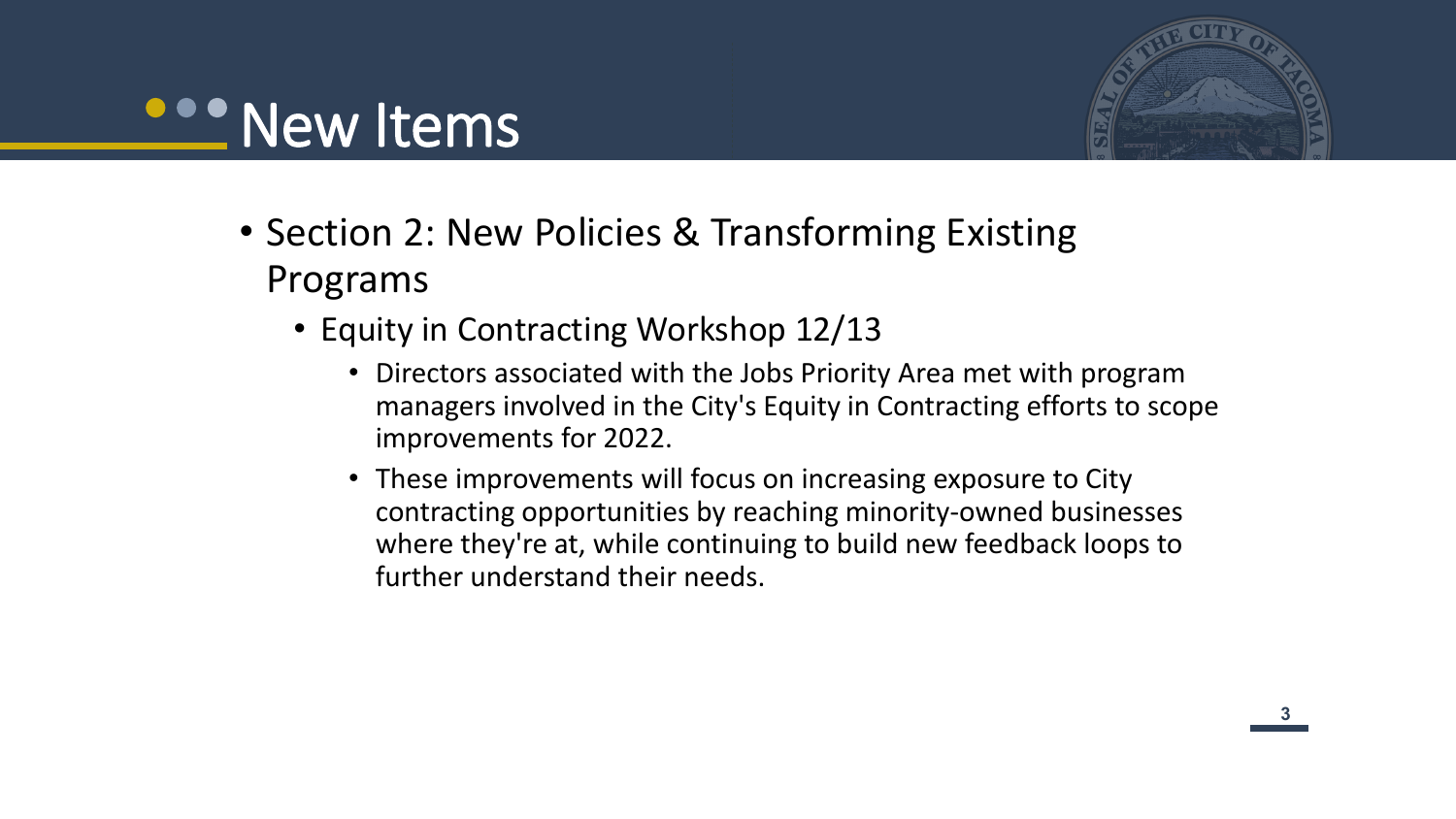#### **OPPENEW Items**



**44**

- Section 4: Administrative Changes & Process Improvements
	- Police Chief Recruitment
		- City Council Confirmed the Appointment of Avery Moore as Tacoma's Next Police Chief on December 7
	- TPD IT Assessment
		- Data vision, strategy, and prioritization workshop (2 of 2) held 12/7 & 12/9
		- Next step is summary and recommendations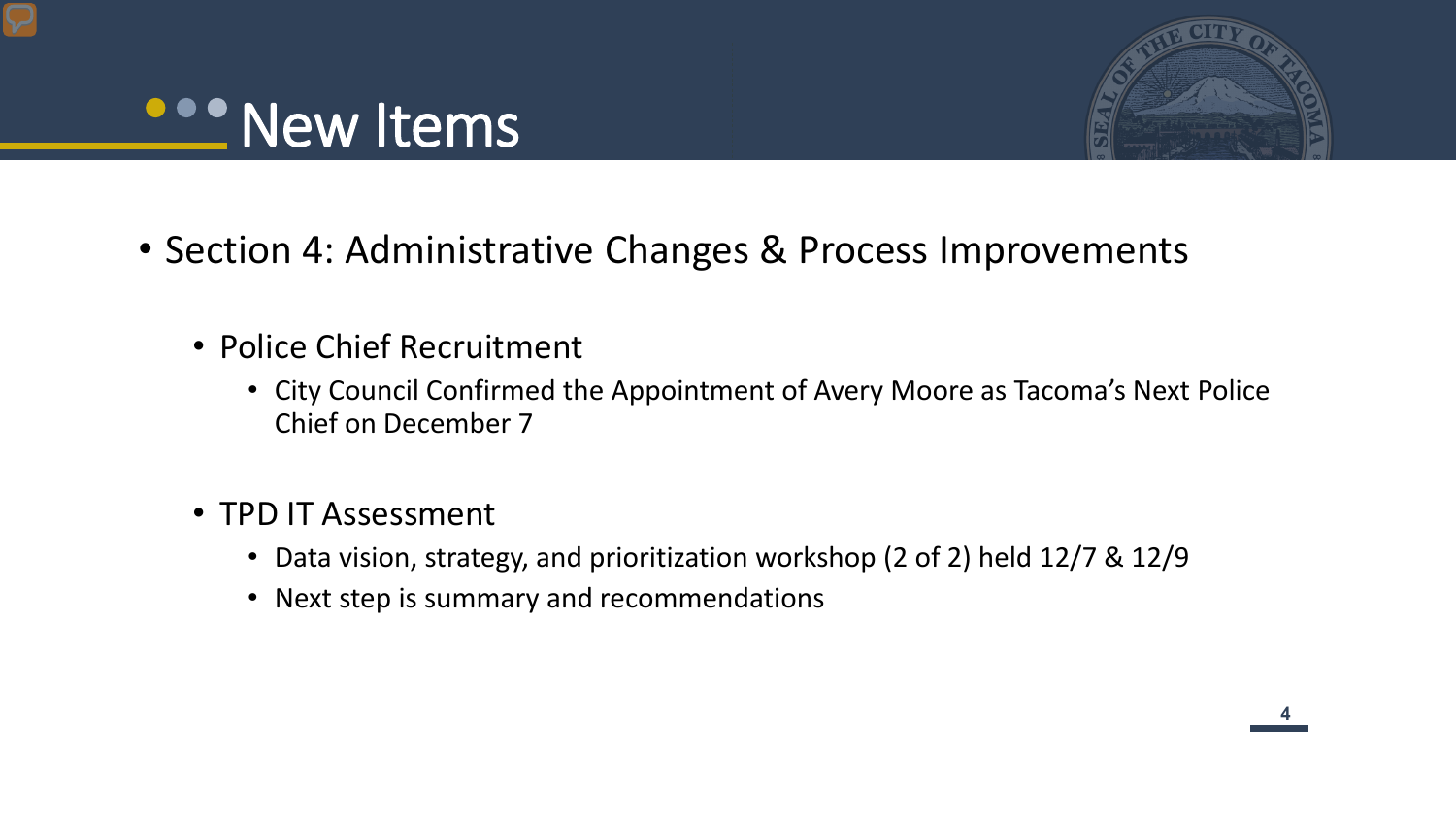# **Properties**



- Section 4: Administrative Changes & Process Improvements
	- Cameras
		- Developing plainclothes body worn camera policy language (meeting with Criminal Investigation Division and Special Investigation Division for input)
		- Dashboard Camera (Fleet 3) trial and evaluation testing scripts and measurement criteria completed
	- Hiring
		- Background solutions and Bias Awareness training completed for Criminal Investigation Division to enable additional personnel to assist with backgrounds on a part-time basis.
		- 2 lateral and 5 entry-level candidates received conditional offers of employment
		- Entry-level test closes 1/3/2022 (currently 89 applicants)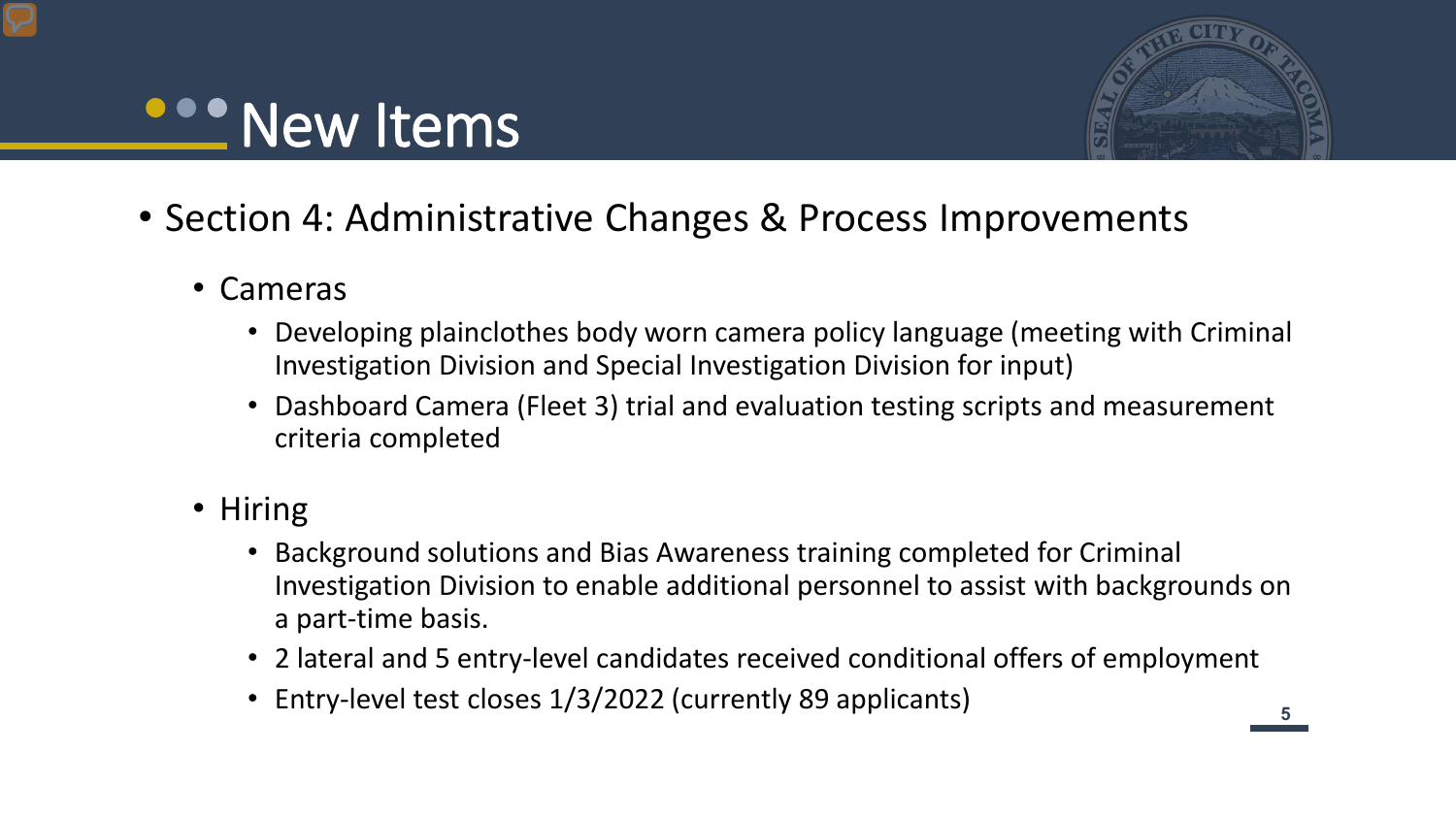# **COO Transformation Timeline & History**

#### **Transformation Timeline**

| <b>Select Project</b><br>(A  ) | Date<br>Jun 2020<br>$\overline{\phantom{a}}$ | Nov 2021 |
|--------------------------------|----------------------------------------------|----------|
| <b>Priority Area</b><br>(A  )  | $\check{}$                                   |          |
|                                |                                              |          |
|                                |                                              |          |
|                                | <b>ODDDDEN IN AN INDIANA</b>                 |          |

Sep 2020 Nov 2020 Jan 2021 Mar 2021 May 2021 May 2020 Jul 2020 Jul 2021 Sep 2021 Nov 2021

| Date                 | Event                                                                                             | Project                                                         | <b>Priority Area</b>    | <b>Files</b> |
|----------------------|---------------------------------------------------------------------------------------------------|-----------------------------------------------------------------|-------------------------|--------------|
| November 23,<br>2021 | City Council consideration of<br>Resolution approving the 2022<br>citywide state and federal prio | Anti-Racist Legislative Agenda<br>Development (State/Local/Fed) | N/A                     |              |
| November 17,<br>2021 | Chief of Police Candidate panel<br>interviews and reception                                       | <b>Chief of Police Recruitment</b>                              | <b>Community Safety</b> |              |
| November 16,<br>2021 | <b>City Council Study Session</b><br>Presentation and Interviews                                  | <b>Chief of Police Recruitment</b>                              | <b>Community Safety</b> |              |
| November 9,<br>2021  | Citywide (GG and TPU)<br>presentation of state and<br>federal priorities to the Joint S           | Anti-Racist Legislative Agenda<br>Development (State/Local/Fed) | N/A                     |              |

- <https://cityoftacoma.org/transform>
- Timeline of transformation activities since passing Resolution 40622:
	- Filter by:
		- Council Priority Area
		- Selected Projects
		- Time period
	- Click on the file icons to see related documents and meeting recordings



**66**